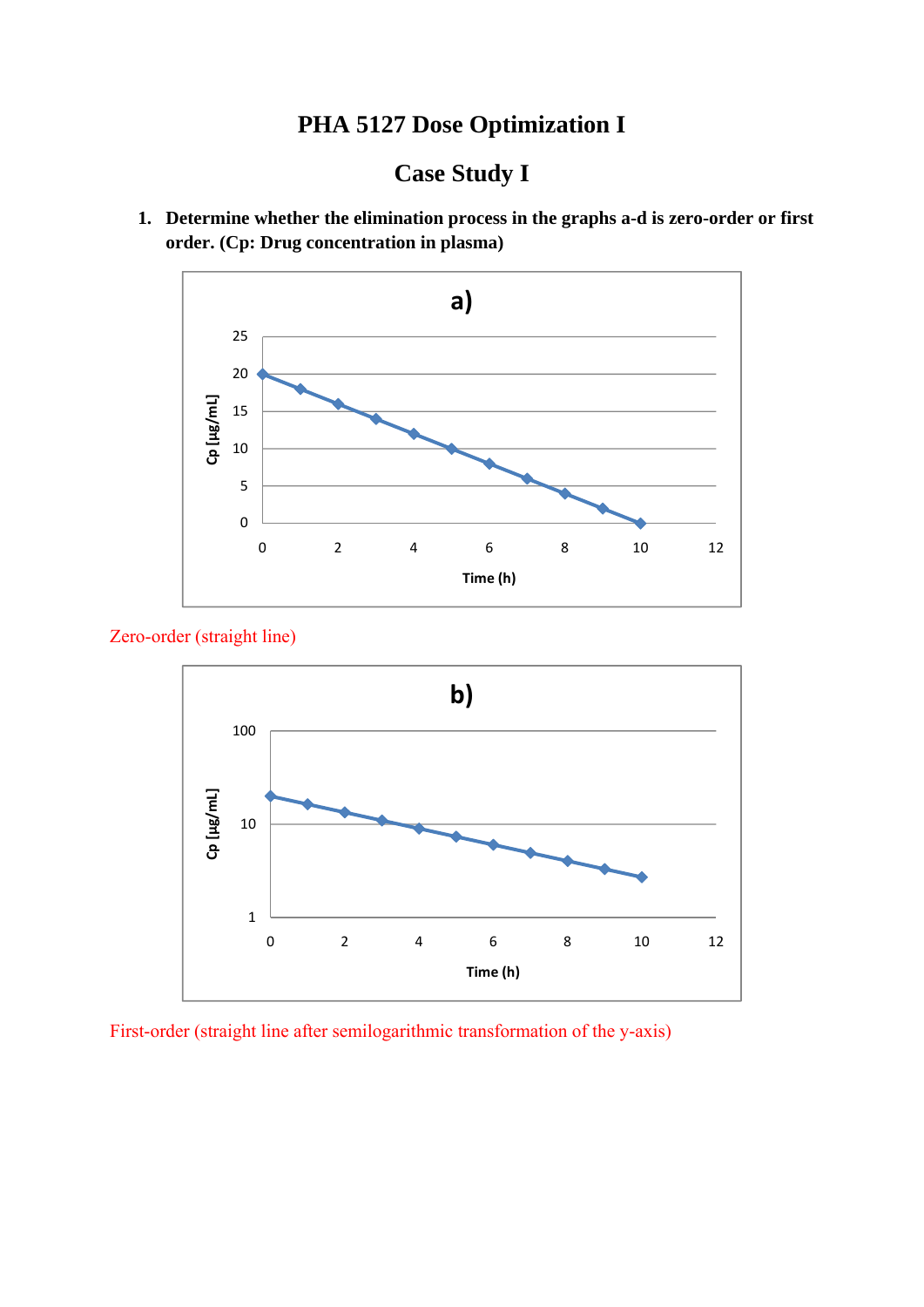

No Elimination



First-order (straight line after semilogarithmic transformation of the plasma concentrations)

**2. 200 mg Drug A was administered to a female patient (60 kg) through IV bolus injection. The following plasma concentrations (Cp) were observed.** 

| time (h) | $Cp$ ( $\mu$ g/mL) |
|----------|--------------------|
|          | 1.260              |
|          | 0.315              |
| 8        | 0.050              |
| 12       | 0.008              |

a) Plot Cp vs. time and determine the order of the elimination process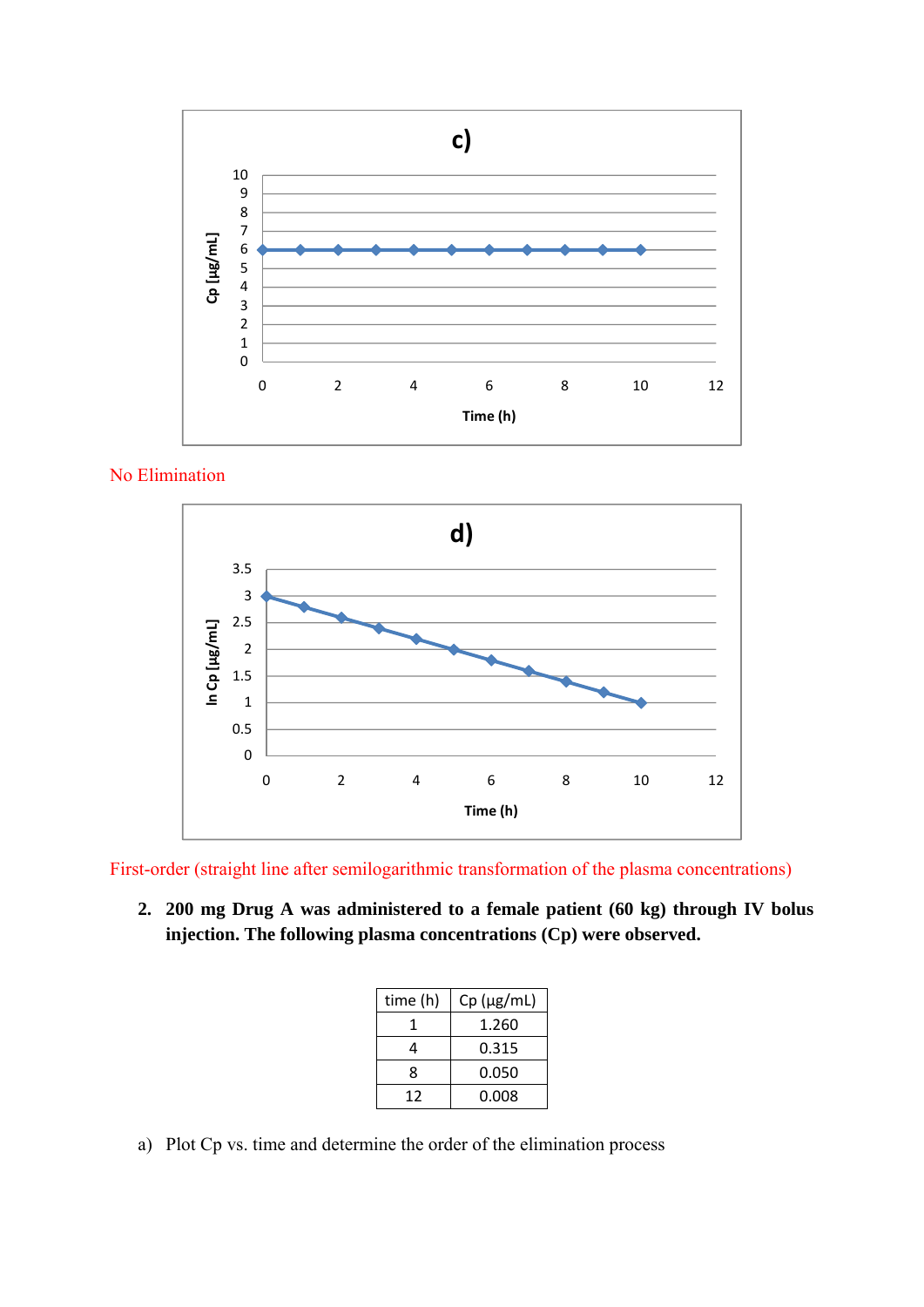

Semilogarithmic transformation of the y-axis



Plasma concentration vs. time profile is a straight line after semilogarithmic transformation. Thus, the elimination process is a first-order process.

b) Determine  $k_e$  and  $t_{1/2}$  (half life)

| time (h) | $Cp$ ( $\mu$ g/mL) | ln Cp()   |
|----------|--------------------|-----------|
|          | 2.000              | 0.6931    |
|          | 1.260              | 0.2310    |
|          | 0.315              | $-1.1552$ |
| Ջ        | 0.050              | $-3.0036$ |
| 12       | 0.008              | $-4.8520$ |

$$
Slope = \frac{-1.1552 - 0.2310}{4 - 1 h} = -0.4621 \frac{1}{h}
$$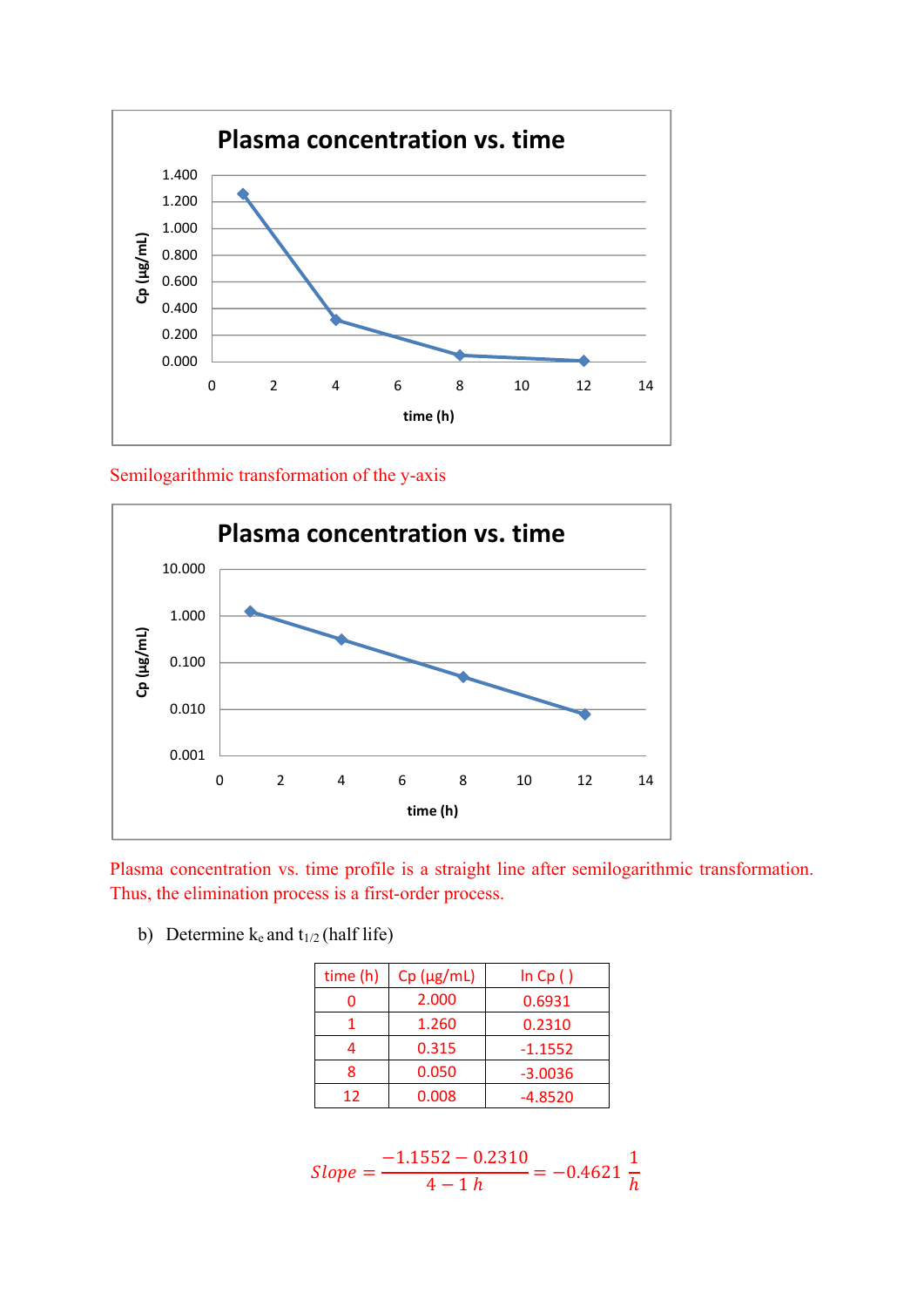$$
k_e = 0.4621 \frac{1}{h}
$$

$$
t_{1/2} = \frac{\ln(2)}{k_e} = 1.5 h
$$

- c) Estimate the initial concentration  $C_0$  and the volume of distribution (Vd)
	- $C(t) = C_0 * e^{-k_e * t}$  $\ln C(t) = \ln C_0 - k_e * t$  $\ln C_0 = \ln C(t) + k_e * t$  $ln C_0 = ln C(1) + k_e * 1$  $ln C<sub>o</sub> = 0.2310 + 0.4621 * 1 = 0.6931$  $C_O = e^{0.6931} = 2.00 \frac{\mu g}{mL}$ Dose  $C_O = \frac{1}{V d}$  $Vd = \frac{200 \text{ mg}}{200 \text{ g/s}} = 100 \text{ L}$  $2.00 \mu g/mL$
- d) Calculate  $AUC_{0-t(last)}$  and  $AUC_{0-\infty}$  (Use trapezoidal rule)

| time (h) | $Cp$ ( $\mu$ g/mL) | $AUC$ ( $\mu$ g*h/mL) |
|----------|--------------------|-----------------------|
|          | 2.000              | 1.63                  |
|          | 1.260              | 2.36                  |
|          | 0.315              | 0.73                  |
| Ջ        | 0.050              | 0.11                  |
| 12       | 0.008              |                       |

 $AUC_{0-t(last)} = (1.63 + 2.36 + 0.73 + 0.11) \mu g * h/mL = 4.83 \mu g * h/mL$ 

$$
AUC_{t(last)-\infty} = \frac{c_{t(last)}}{k_e} = \frac{0.008 \,\mu\text{s/mL}}{0.4621 \,\text{1/h}} = 0.0173 \,\mu\text{s}}*h/\text{mL}
$$

$$
AUC_{0-\infty} = (4.83 + 0.0173) \,\mu\text{g} * \text{h/mL} = 4.847 \,\mu\text{g} * \text{h/mL}
$$

e) Calculate  $\frac{\text{AUC}_{0-\text{t}(last)}}{\text{AUC}_{0-\infty}} * 100\%$ 

$$
\frac{4.83 \text{ µg} * \text{h/mL}}{4.847 \text{ µg} * \text{h/mL}} * 100\% = 99.65\%
$$

f) Predict the plasma concentration after 6 hours